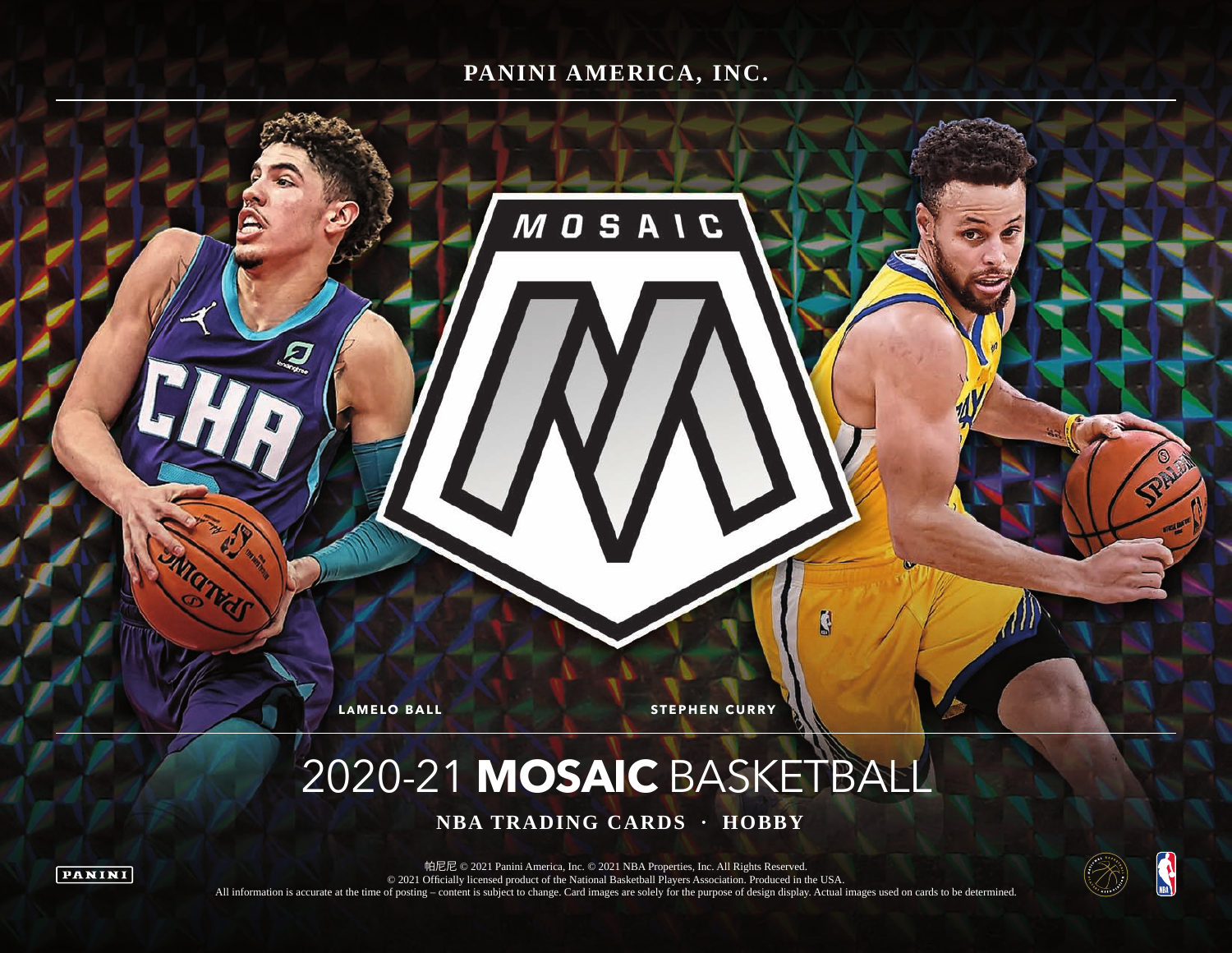### **MOSAIC** BASKETBALL **2020-21 NBA TRADING CARDS · HOBBY**







*HOBBY EXCLUSIVE HOBBY EXCLUSIVE HOBBY EXCLUSIVE*

**BASE MOSAIC ROOKIES GOLD BASE MOSAIC ROOKIES BLACK BASE MOSAIC ROOKIES WHITE**

Mosaic White (#'d/25), Gold (#'d/10) and Black (1-of-1) are some of most popluar Hobby Exclusive short printed parallels! Collect top players from across the league, past and present!





帕尼尼 © 2021 Panini America, Inc. © 2021 NBA Properties, Inc. All Rights Reserved. © 2021 Officially licensed product of the National Basketball Players Association. Produced in the USA. All information is accurate at the time of posting – content is subject to change. Card images are solely for the purpose of design display. Actual images used on cards to be determined.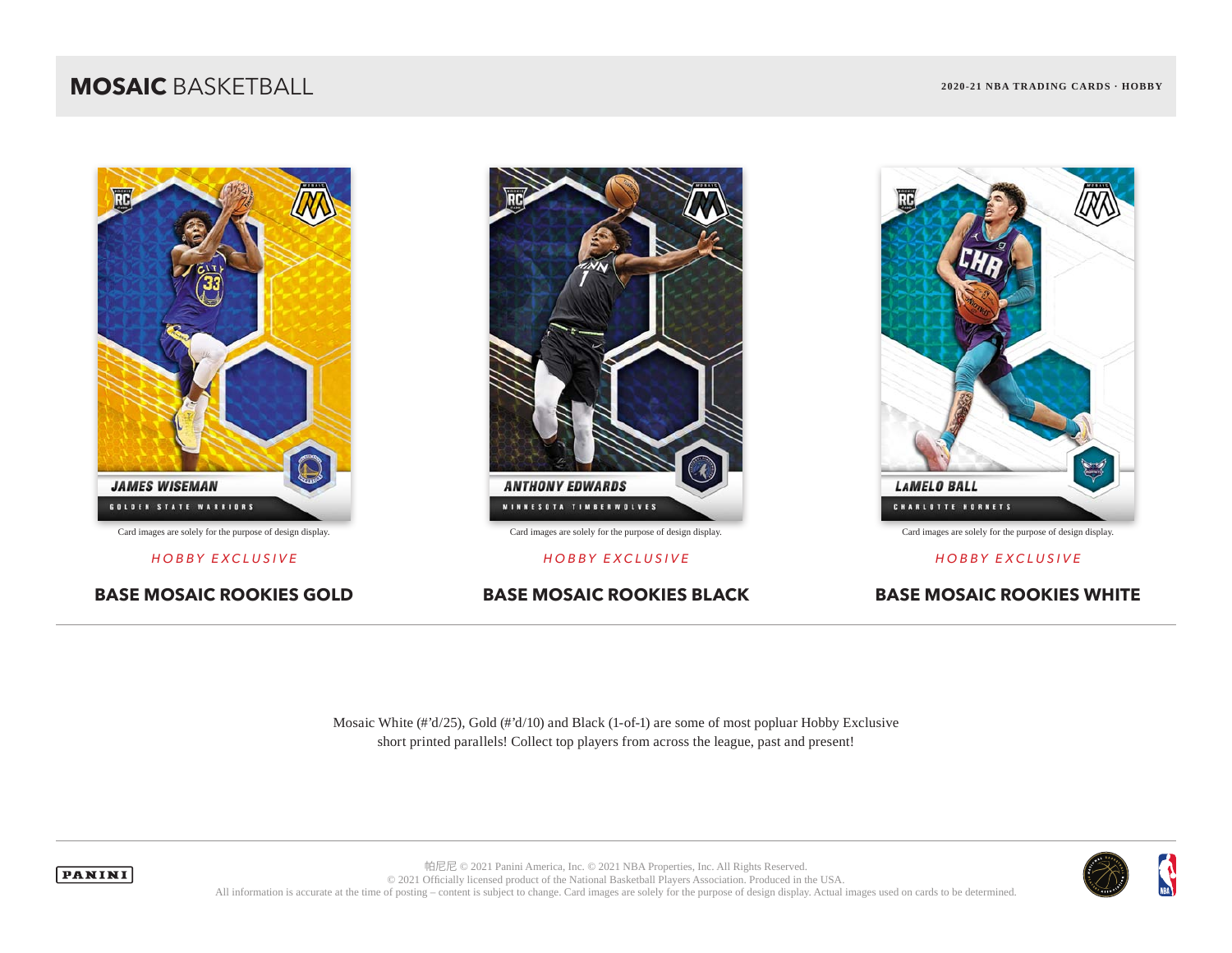## **MOSAIC** BASKETBALL **2020-21 NBA TRADING CARDS · HOBBY**







*HOBBY EXCLUSIVE HOBBY EXCLUSIVE HOBBY EXCLUSIVE*



**AUTOGRAPHS MOSAIC GOLD ROOKIE AUTOGRAPHS MOSAIC BLACK ROOKIE AUTOGRAPHS MOSAIC GOLD**

Each Mosaic Hobby box includes one autograph from either Autographs Mosaic or Rookie Autographs Mosaic! Look for randomly inserted Gold (#'d/10) and Black (1-of-1) Parallels randomly



**PANINI** 

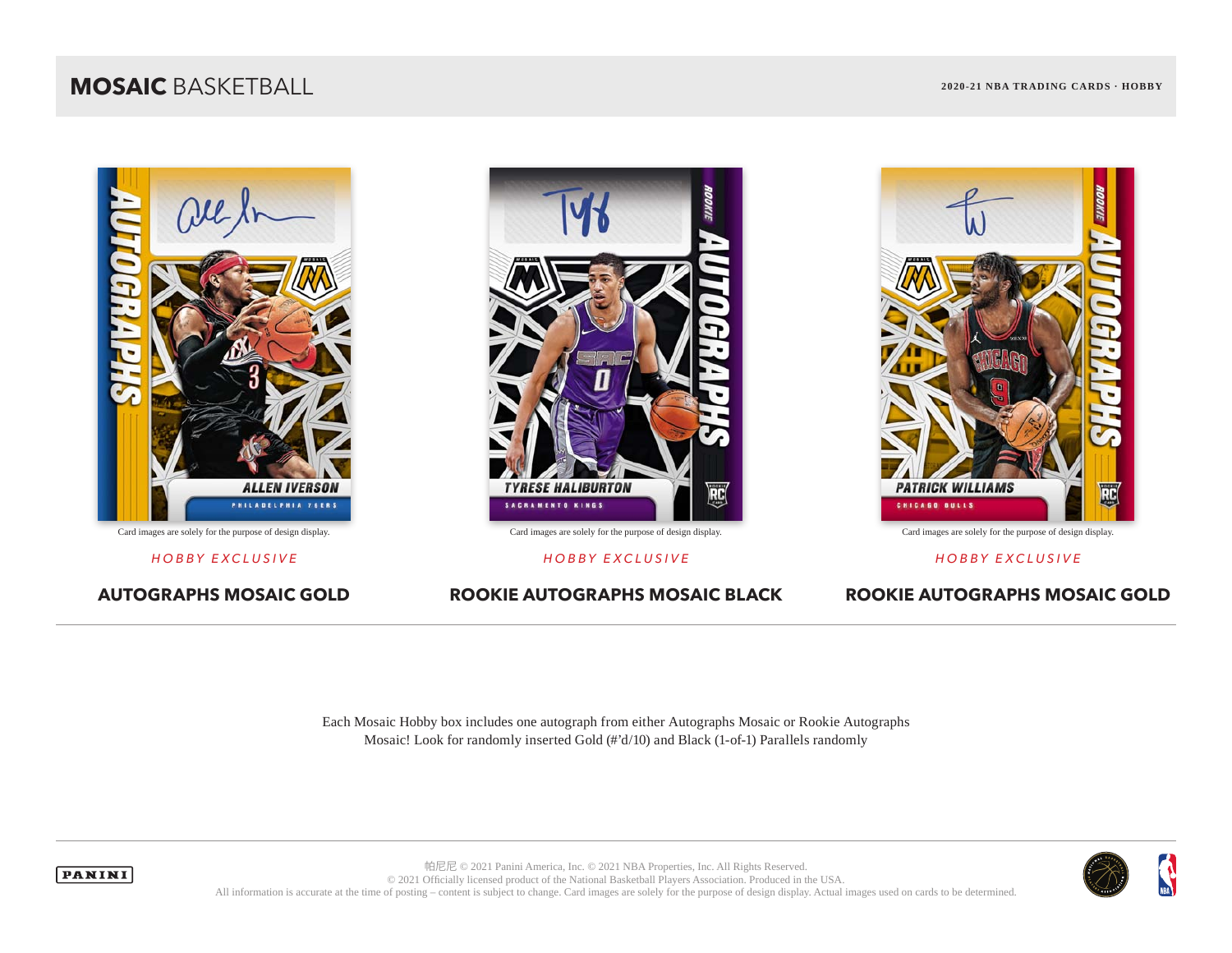## **MOSAIC** BASKETBALL **2020-21 NBA TRADING CARDS · HOBBY**





*HOBBY EXCLUSIVE HOBBY EXCLUSIVE HOBBY EXCLUSIVE*

**STRAIGHT FIRE STAINED GLASS OVERDRIVE** 



Look for Hobby Exclusive Inserts in the following sets: Straight Fire, Center Stage, Swagger, Stained Glass and Overdrive!





帕尼尼 © 2021 Panini America, Inc. © 2021 NBA Properties, Inc. All Rights Reserved. © 2021 Officially licensed product of the National Basketball Players Association. Produced in the USA. All information is accurate at the time of posting – content is subject to change. Card images are solely for the purpose of design display. Actual images used on cards to be determined.